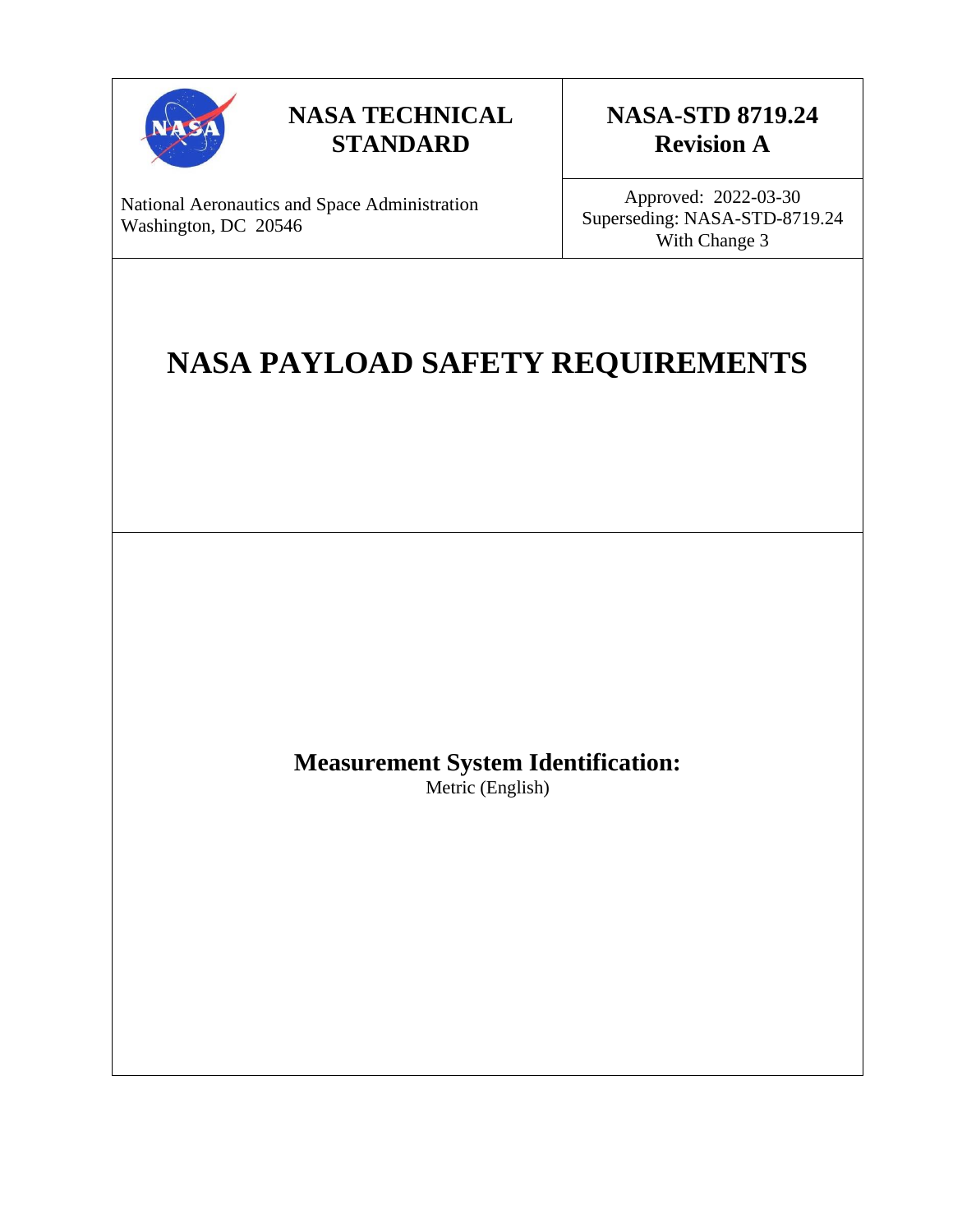| <b>Status</b>   | <b>Document</b><br><b>Revision</b> | <b>Approval Date</b> | <b>Description</b>                                                                                                                                                                                                                                                                               |
|-----------------|------------------------------------|----------------------|--------------------------------------------------------------------------------------------------------------------------------------------------------------------------------------------------------------------------------------------------------------------------------------------------|
| <b>Baseline</b> |                                    | 2011-08-26           | Initial Release<br>(JWL4)                                                                                                                                                                                                                                                                        |
| Change          | 1                                  | 2011-10-28           | Addition of USAF/30SW & 45SW concurrence<br>with NASA-STD 8719.24<br>(JWL4)                                                                                                                                                                                                                      |
| Change          | $\overline{2}$                     | 2015-09-30           | Revised information required on payload<br>project's mission-specific tailored requirements<br>title page. Added NASA electronic forms NF<br>1826 NASA ELV Payload Safety Post-Tailoring<br>Equivalent Level of Safety Request and NF<br>1827 NASA ELV Payload Safety Waiver<br>Request.<br>(SH) |
| Change          | 3                                  | 2018-06-13           | Updated the hyperlink<br>(http://kscsma.ksc.nasa.gov/ELVPayloadSafety)<br>for the NASA Expendable Launch Vehicle<br>(ELV) Payloads website throughout the<br>document and corrected the document approval<br>date to match when the document baseline was<br>approved.                           |
| Revision        | A                                  | 2022-03-30           | General update to remove reference to<br>Expendable Launch Vehicle (ELV) and maintain<br>consistency with NASA Procedural<br>Requirement NPR 8715.7, NASA Payload<br>Safety Program and NPR 8715.1, NASA Safety<br>and Health Programs. Update USAF to USSF.                                     |

# **DOCUMENT HISTORY LOG**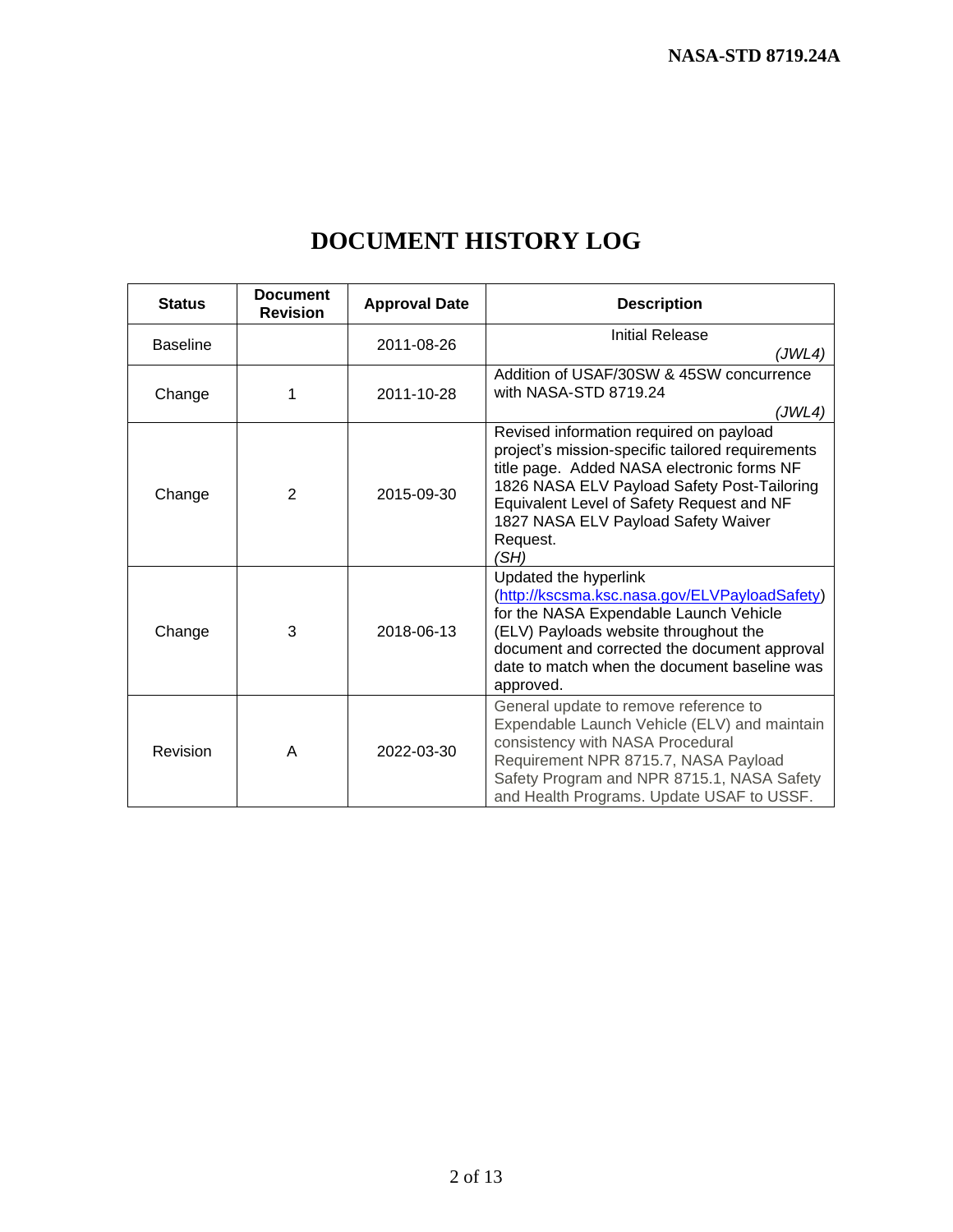## **FOREWORD**

This NASA technical standard provides uniform engineering and technical requirements for processes, procedures, practices, and methods that have been endorsed as standard for NASA programs and projects, including requirements for selection, application, and design criteria of an item.

This standard establishes technical safety requirements for unmanned orbital and unmanned deep space payloads that fly onboard launch vehicles. The requirements contained in this Standard and the Annex to NASA-STD 8719.24 were developed jointly by NASA and U.S. Space Force Range Safety representatives (SLD 30 and SLD 45) using Space Force Space Command Manual (SPFCMAN) 91-710, Range Safety User Requirements, and NASA safety standards.

This standard was developed by the NASA Office of Safety and Mission Assurance (OSMA). Requests for information, corrections, or additions to this standard should be submitted to the OSMA by email to Agency-SMA-Policy-Feedback@mail.nasa.gov or via the "Email Feedback" link at https://standards.nasa.gov.

/s/

WILLIAM RUSS DELOACH APPROVAL DATE CHIEF, SAFETY AND MISSION ASSURANCE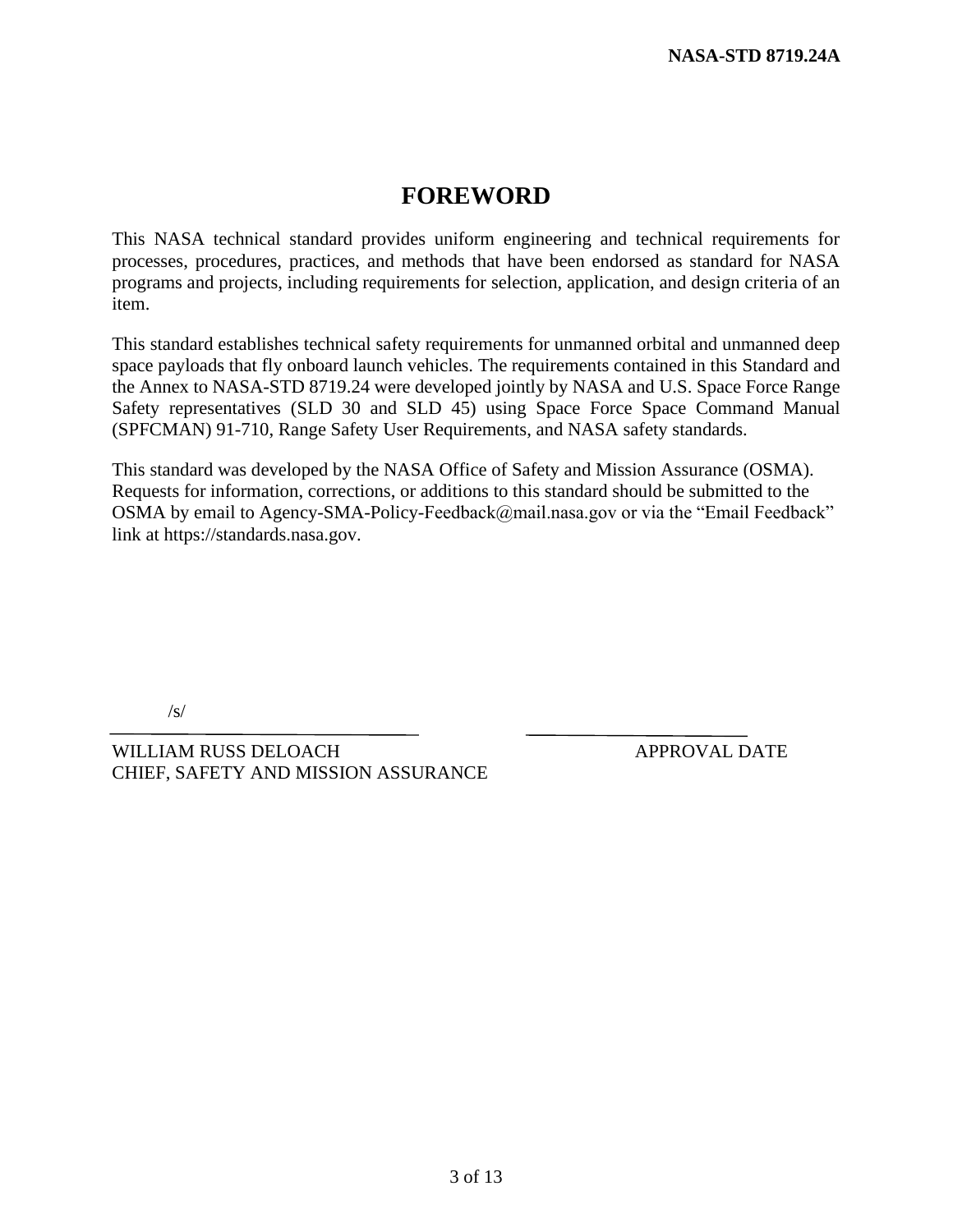**NASA-STD 8719.24A** 



### DEPARTMENT OF THE AIR FORCE **UNITED STATES SPACE FORCE SPACE LAUNCH DELTA 45 SPACE LAUNCH DELTA 30**

### MEMORANDUM FOR NATIONAL AERONAUTICS AND SPACE ADMINISTRATION (NASA) ATTENTION: MR. THOMAS FRATTIN

FROM: SLD 45/SE 1201 Edward H. White II Street Patrick SFB FL 32925-3238

**SLD 30/SE** 806 13th Street Suite 3C Vandenberg SFB CA 93437

SUBJECT: Approval of the use of NASA-STD-8719.24, NASA Payload Safety Requirements, for Payloads to be Processed and Launched from the Eastern and Western Ranges

1. The SLD 45 and SLD 30 Safety Offices approve the use of NASA-STD-8719.24, as the basis for which specific requirements tailoring for NASA payload programs can be completed in lieu of Air Force Space Command Manual (AFSPCMAN) 91-710, Volumes 1 and 3 and United States Space Force Command Manual (SPFCMAN) 91-710, Volumes 6 and 7. The authorities, responsibilities, and approvals required by the aforementioned requirements still apply. Additional tailoring of these requirements for specific programs requires the approval of SLD 45/SE or SLD 30/SE, dependent upon launch location.

2. The delta points of contact for this approval are Mr. Henry "Greg" Peebles, SLD 45/SEA, at e-mail henry peebles@spaceforce.mil and Mr. Jeff Holmes, SLD 30/SEA, at e-mail jeffrey.holmes@spaceforce.mil.

YOUNGSON.PATRI<br>CK.GRAY.1135628 PATRICK.GRAY.11<br>AMAN TO DOME 2022.01.31 11:34:15 -0507<br>DOME:2022.01.31 11:34:15 -9507

PATRICK G. YOUNGSON, Colonel, USSF Chief, Space Launch Delta 45 Safety

 $\langle \bigwedge_{\alpha\in\Lambda}\bigwedge_{\beta\in\Lambda}\bigwedge_{\substack{a\in\Lambda\\ \text{for } a\neq x \\ b\leq b\leq 2\alpha\leq 2\alpha\leq 2\gamma\leq 2\gamma\text{ is } 3\gamma\text{ is odd}}}$ 

MARK A. GOTFRAIND, GS-15, DAF Chief Engineer, Space Launch Delta 30 Safety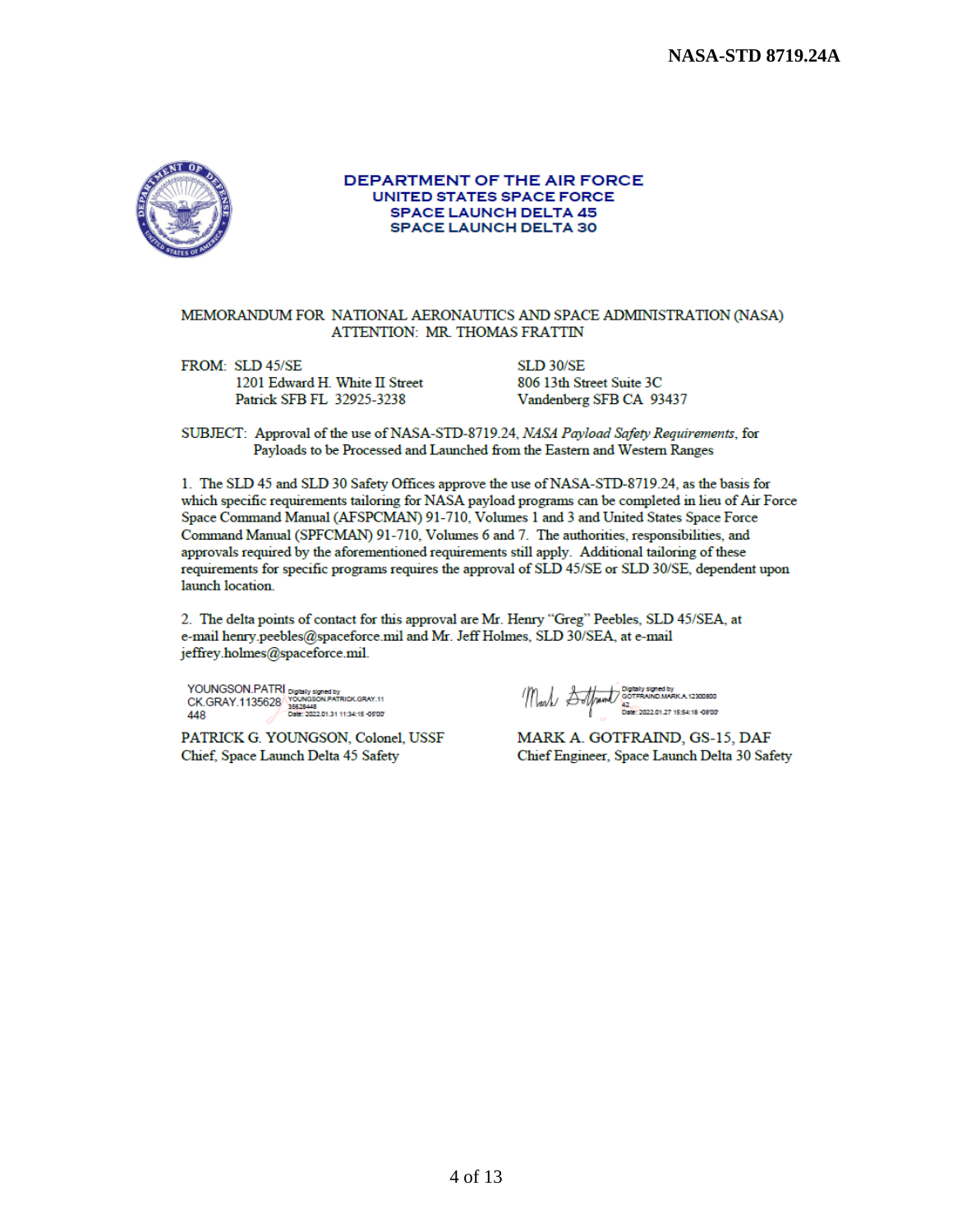# **TABLE OF CONTENTS**

| 1.1   |                   |                                                                                      |  |
|-------|-------------------|--------------------------------------------------------------------------------------|--|
| 1.2   |                   |                                                                                      |  |
| 1.3   |                   |                                                                                      |  |
| 1.4   |                   |                                                                                      |  |
|       | <b>CHAPTER 2.</b> |                                                                                      |  |
| 2.1   |                   |                                                                                      |  |
| 2.2   |                   |                                                                                      |  |
|       | <b>CHAPTER 3.</b> |                                                                                      |  |
| 3.1   |                   |                                                                                      |  |
| 3.2   |                   |                                                                                      |  |
|       |                   |                                                                                      |  |
|       |                   |                                                                                      |  |
| 4.1   |                   |                                                                                      |  |
| 4.2   |                   |                                                                                      |  |
|       |                   | <b>CHAPTER 5.</b> Instructions for Project-Specific Tailoring of NASA Payload Safety |  |
|       |                   |                                                                                      |  |
| 5.1   |                   |                                                                                      |  |
| 5.2   |                   |                                                                                      |  |
| 5.3   |                   |                                                                                      |  |
| 5.4   |                   |                                                                                      |  |
| 5.4.1 |                   |                                                                                      |  |
| 5.4.2 |                   |                                                                                      |  |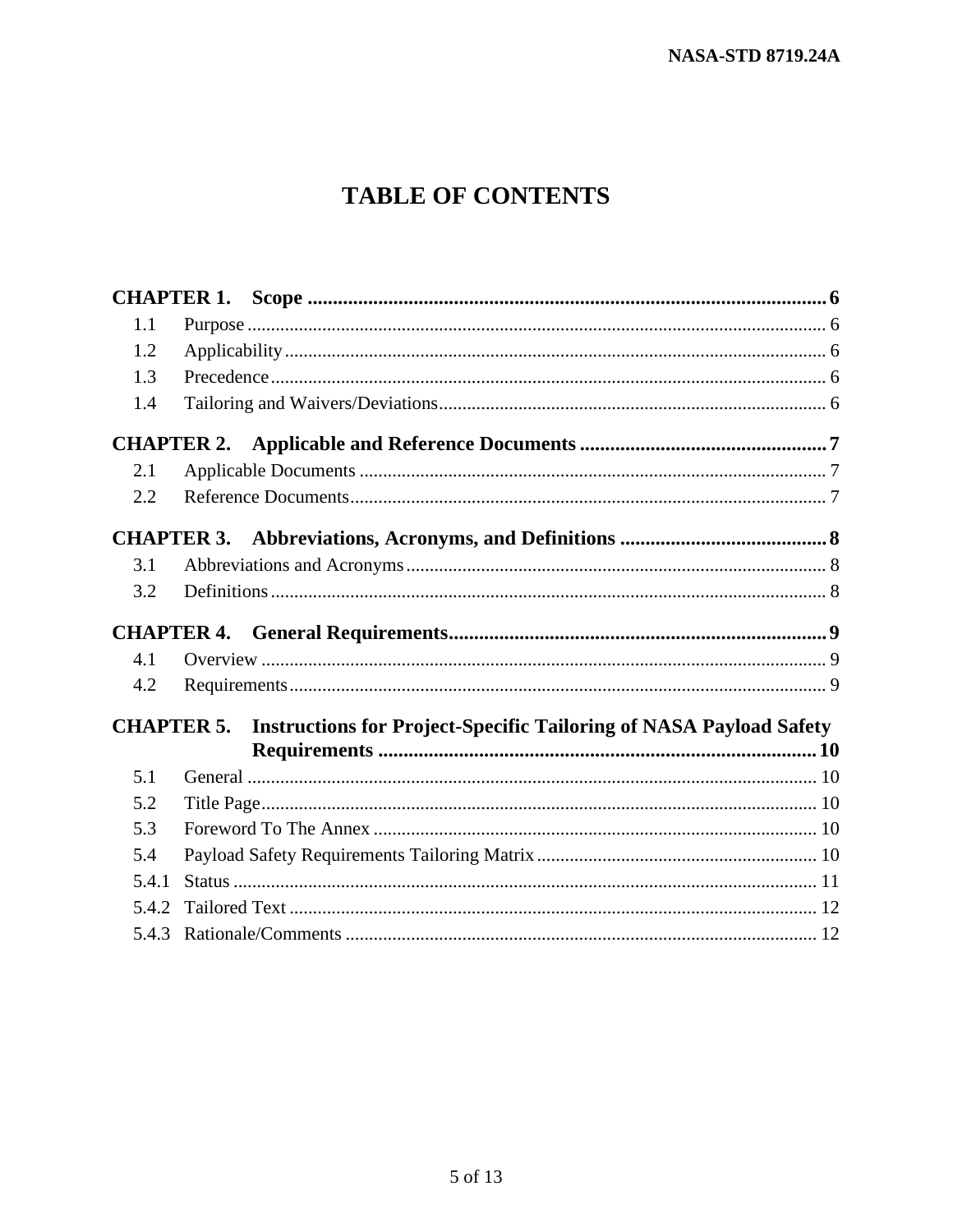#### <span id="page-5-0"></span>**CHAPTER 1. SCOPE**

## <span id="page-5-1"></span>**1.1 PURPOSE**

This standard establishes the safety requirements for NASA payloads launched on unmanned launch vehicles.

## <span id="page-5-2"></span>**1.2 APPLICABILITY**

This standard is applicable to NASA Headquarters and NASA Centers, including Component Facilities and Technical and Service Support Centers. This document applies to the Jet Propulsion Laboratory (a Federally-Funded Research and Development Center), other contractors, recipients of grants, cooperative agreements, or other agreements only to the extent specified or referenced in the applicable contracts, grants, or agreements.

This document is applicable to unmanned orbital and unmanned deep space payloads that fly onboard launch vehicles (including aircraft-assisted launch vehicles such as Pegasus XL) and are managed by NASA, whether developed by NASA or any contractor or independent agency in a joint venture with NASA.

This document contains requirements that apply to each payload and its design, fabrication, testing, vehicle integration, launch processing, launch through payload separation, and planned recovery; payload-provided upper stages flown; interface hardware that is flown as part of a payload; and ground support equipment used to support payload-related operations. This document does not address in-flight spacecraft operational safety. The mission success and any scientific objectives of the payload are the responsibility of the Payload Project Office and are beyond the scope of this document.

In this standard, all mandatory actions (i.e., requirements) are denoted by statements containing the term "shall." The terms "may" denotes a discretionary privilege or permission, "can" denotes statements of possibility or capability, "should" denotes a good practice and is recommended, but not required, "will" denotes expected outcome, and "are/is" denotes descriptive material.

### <span id="page-5-3"></span>**1.3 PRECEDENCE**

The requirements contained in this standard are in full compliance with AFSPCMAN 91-710, Range Safety User Requirements; NASA Procedural Requirements (NPR) 8715.1, NASA Safety and Health Programs; NPR 8715.3, NASA General safety Program Requirements; and NPR 8715.7, NASA Payload Safety Program.

### <span id="page-5-4"></span>**1.4 TAILORING AND WAIVERS/DEVIATIONS**

Procedures in NPR 8715.7 govern tailoring/waiver/deviation/non-applicability for this document and its Annex.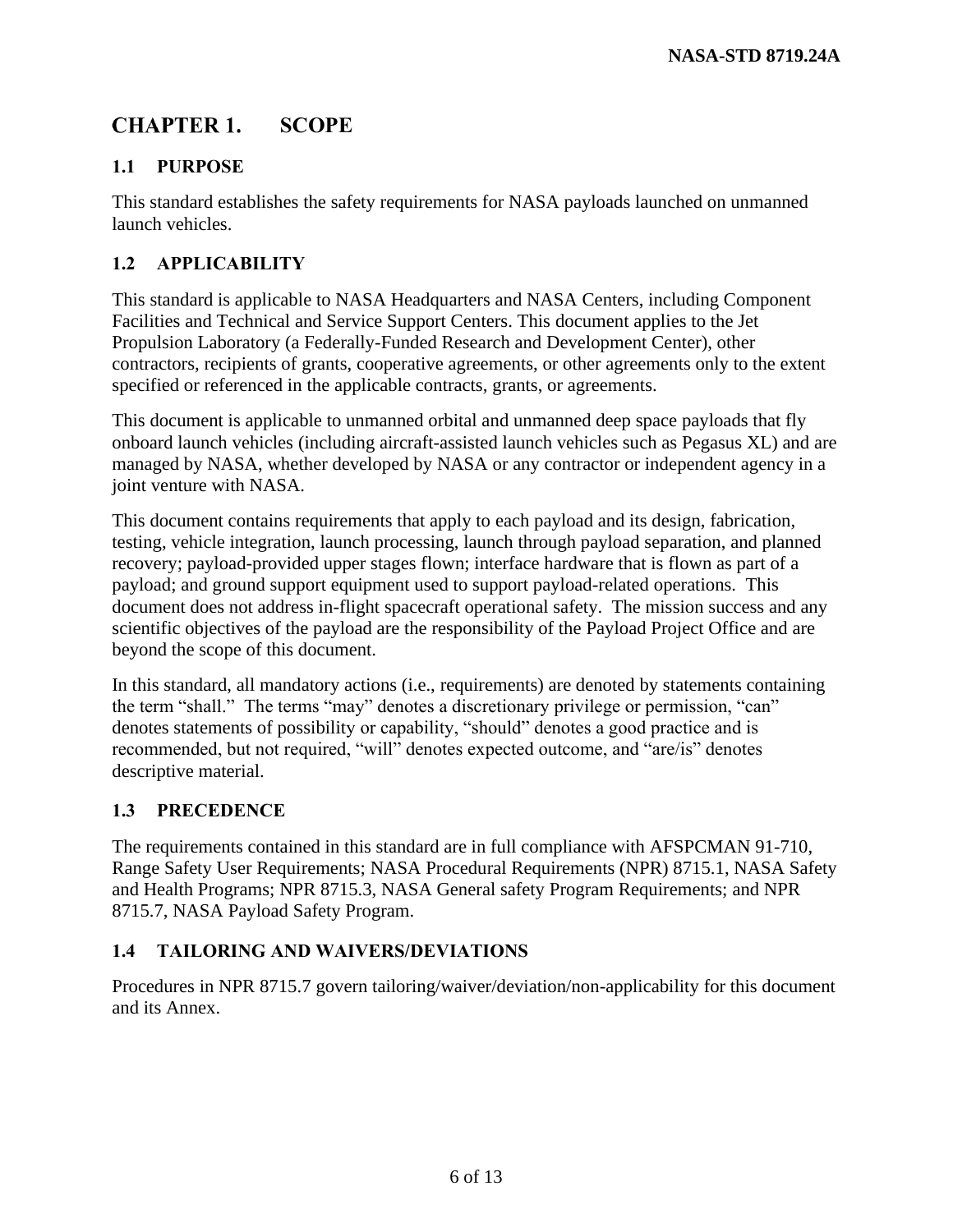#### <span id="page-6-0"></span>**CHAPTER 2. APPLICABLE AND REFERENCE DOCUMENTS**

### **2.1 APPLICABLE DOCUMENTS**

The documents listed in this section contain provisions that constitute requirements of this standard as cited in the text. Use of more recent issues of cited documents may be authorized by the responsible Center Institutional Safety Discipline Leads and Project's Safety and Mission Assurance (SMA) Technical Authority. The applicable documents are accessible via the NASA Technical Standards System at https://standards.nasa.gov or may be obtained directly from the Standards Developing Organizations or other document distributors.

### <span id="page-6-1"></span>**2.2 REFERENCE DOCUMENTS**

| <b>SPFCMAN 91-710</b>     | <b>Range Safety User Requirements</b>                                    |
|---------------------------|--------------------------------------------------------------------------|
| <b>NPR 8715.1</b>         | <b>NASA Safety and Health Programs</b>                                   |
| NPR 8715.3                | <b>NASA General Safety Program Requirements</b>                          |
| <b>NPR 8715.7</b>         | <b>NASA Payload Safety Program</b>                                       |
| Annex to NASA-STD 8719.24 | Annex to NASA Payload Safety Requirements                                |
| <b>NASA-HDBK 8709.22</b>  | Safety and Mission Assurance Acronyms, Abbreviations,<br>and Definitions |
| NF 1826                   | NASA Payload Safety Post-Tailoring Request                               |
| <b>NF1827</b>             | <b>NASA Payload Safety Waiver Request</b>                                |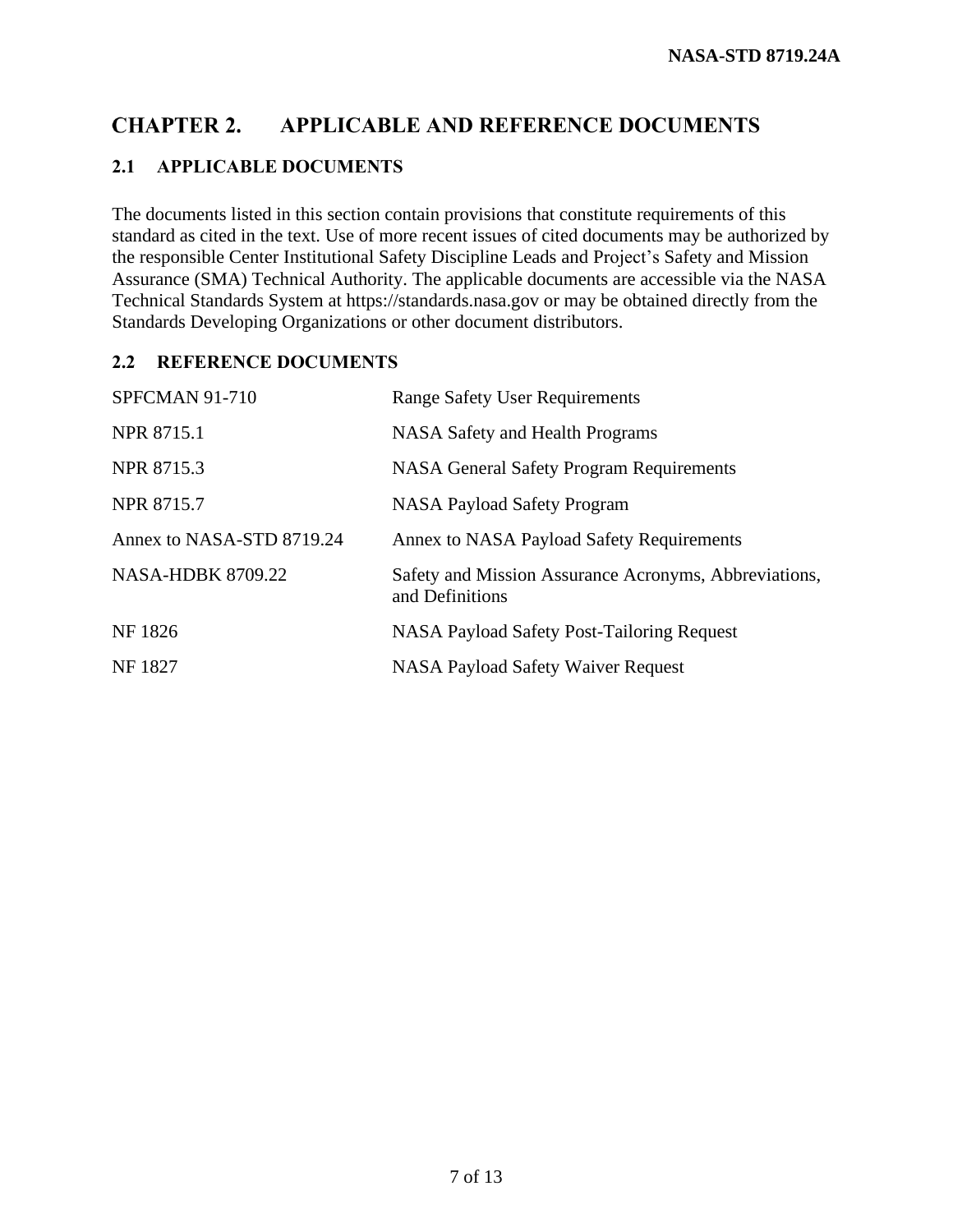#### <span id="page-7-0"></span>**ABBREVIATIONS, ACRONYMS, AND DEFINITIONS CHAPTER 3.**

### <span id="page-7-1"></span>**3.1 ABBREVIATIONS AND ACRONYMS**

| <b>AFSPCMAN</b> | Air Force Space Command Manual                                                                        |
|-----------------|-------------------------------------------------------------------------------------------------------|
| <b>ELS</b>      | <b>Equivalent Level of Safety</b>                                                                     |
| <b>JPL</b>      | <b>NASA Jet Propulsion Laboratory</b>                                                                 |
| <b>NASA</b>     | National Aeronautics and Space Administration                                                         |
| NC              | Noncompliance                                                                                         |
| <b>NEF</b>      | <b>NASA Electronics Forms</b>                                                                         |
| <b>NF</b>       | <b>NASA Form</b>                                                                                      |
| <b>NODIS</b>    | NASA On-Line Directives Information System (NODIS can be<br>accessed at http://nodis3.gsfc.nasa.gov/) |
| <b>NPR</b>      | <b>NASA Procedural Requirements</b>                                                                   |
| N/A             | Not Applicable                                                                                        |
| <b>PSWG</b>     | Payload Safety Working Group                                                                          |
| <b>SLD</b>      | Space Launch Delta                                                                                    |
| <b>SMA</b>      | <b>Safety and Mission Assurance</b>                                                                   |
| <b>SPFCMAN</b>  | <b>Space Force Command Manual</b>                                                                     |
| <b>STD</b>      | Standard                                                                                              |

### <span id="page-7-2"></span>**3.2 DEFINITIONS**

The terms used in the main body of this document are consistent with the terms defined in NPR 8715.7 and NASA-HDBK 8709.22, Safety and Mission Assurance Acronyms, Abbreviations, and Definitions. Volume 7 of the Annex contains definitions that apply to the Annex.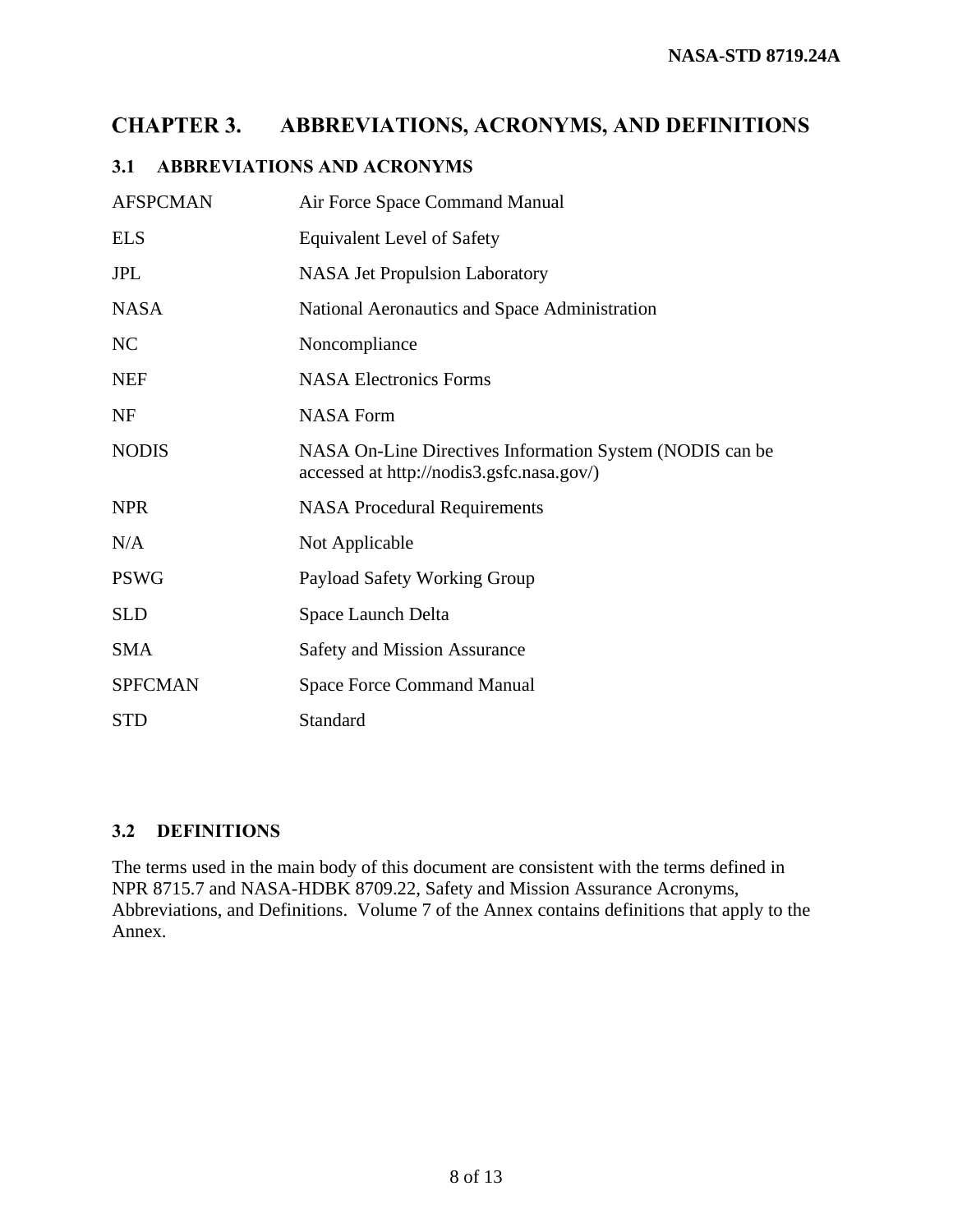#### <span id="page-8-0"></span>**CHAPTER 4. GENERAL REQUIREMENTS**

### <span id="page-8-1"></span>**4.1 OVERVIEW**

This standard is an element of the NASA Payload Safety Program defined by NPR 8715.7. NPR 8715.7 contains NASA's policy, roles and responsibilities, and safety review process requirements for safeguarding people and resources from hazards associated with payloads that will fly on unmanned launch vehicles. This standard delineates the information that is required for safety reviews and contains technical payload safety design and processing requirements.

### **4.2 REQUIREMENTS**

a. NASA-STD-8719.24 Annex contains the NASA Payload Safety Requirements tailoring matrix. All NASA payload projects shall use this matrix in lieu of AFSPCMAN 91-710. This matrix is the product of a significant cooperative effort between NASA and U.S. Space Force Range Safety (SLD 30 and SLD 45) to tailor the applicable safety requirements for all NASA payload projects. The requirements in this matrix provide a streamlined starting point for NASA payload projects.

b. The requirements are provided in a matrix format to facilitate further tailoring of the requirements for each payload project to meet project-specific needs. Each payload project shall work with the project Payload Safety Working Group (PSWG) to implement the safety requirements tailoring process and the review and approval process in accordance with NPR 8715.7. Chapter 5 of this standard provides instructions for tailoring the Annex for a specific payload project.

c. The specific payload project tailored edition of the requirements matrix shall be placed on the project's contract, grant, or other agreement.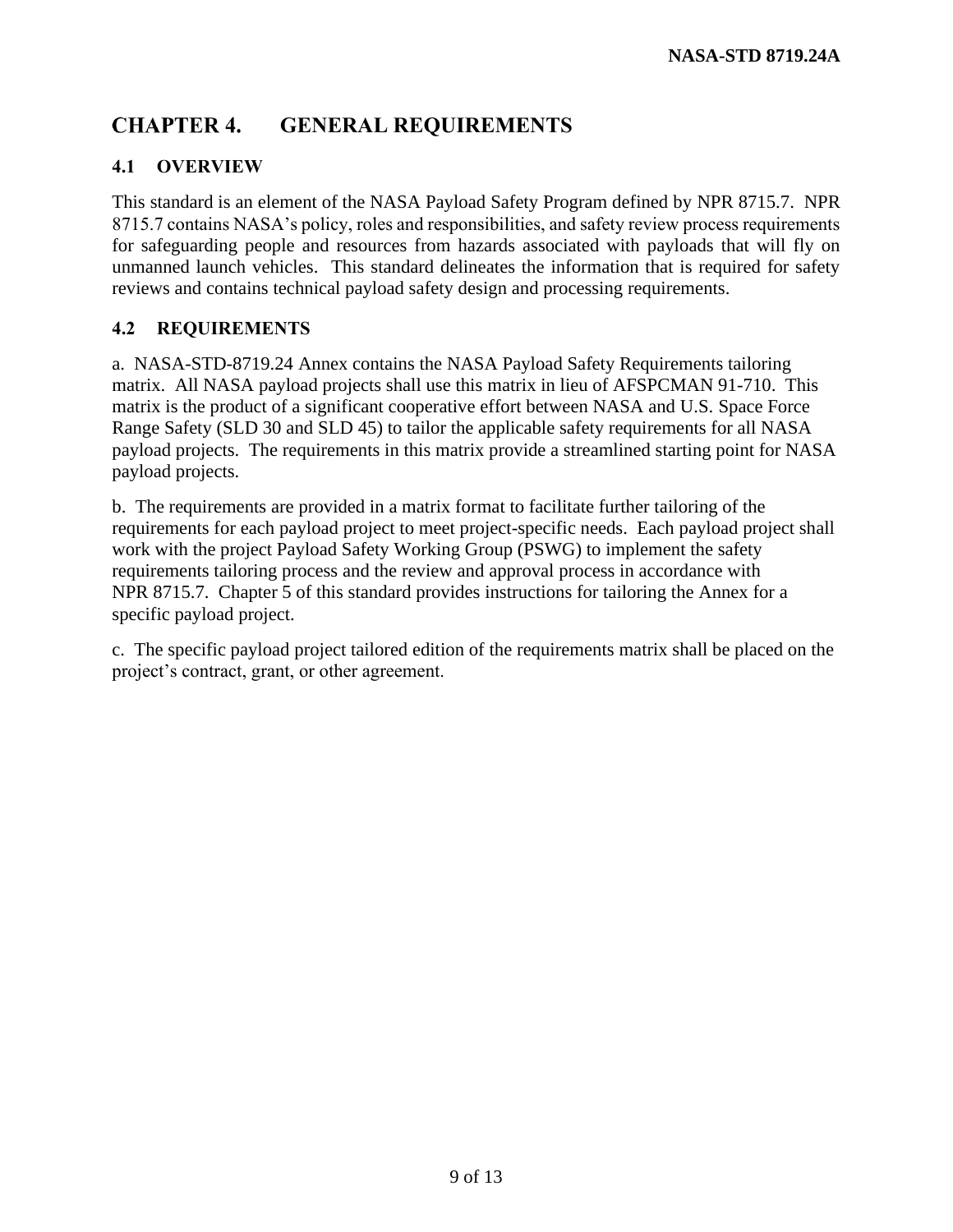### <span id="page-9-0"></span>**CHAPTER 5. INSTRUCTIONS FOR PROJECT-SPECIFIC TAILORING OF NASA PAYLOAD SAFETY REQUIREMENTS**

### <span id="page-9-1"></span>**5.1 GENERAL**

Each NASA payload project shall follow these instructions to develop a project-specific tailored edition of the requirements matrix contained in the Annex to this standard.

*NOTE: See NPR 8715.7 for the tailoring process and Volume 1, Attachment 1 of the Annex for tailoring instructions.*

### <span id="page-9-2"></span>**5.2 TITLE PAGE**

a. The Title Page shall be the first page of the NASA Payload-Specific Project Safety Requirements Document.

- b. The Title Page, at a minimum, shall contain:
- (1) Project Name
- (2) Completion date of the latest version
- (3) Contract number
- (4) NASA Center acquiring the payload
- (5) Name of the preparing organization/company, address, and phone number

(6) Signature, Name, Title, Organization, and Signature Date of the Preparer, Project Manager, Project's SMA Technical Authority, Range Safety Representative, and Payload Safety Working Group Chairperson

(7) Proprietary and necessary export control statements

### <span id="page-9-3"></span>**5.3 FOREWORD TO THE ANNEX**

The Foreword (provided in the Annex) is not to be tailored and shall remain as part of the final project-specific safety requirements document.

### <span id="page-9-4"></span>**5.4 PAYLOAD SAFETY REQUIREMENTS TAILORING MATRIX**

Tailoring is the process of assessing the applicable safety requirements within the NASA Payload Safety Requirements tailoring matrix for applicability to a specific payload project and evaluating the project's potential implementation in order to generate a set of specific safety requirements for the project.

The project-specific tailored matrix shall be submitted in the matrix format with the first column containing the ORIGINAL TEXT, the second column containing the STATUS, the third column containing TAILORED TEXT (if any), and the last column containing RATIONALE/COMMENTS.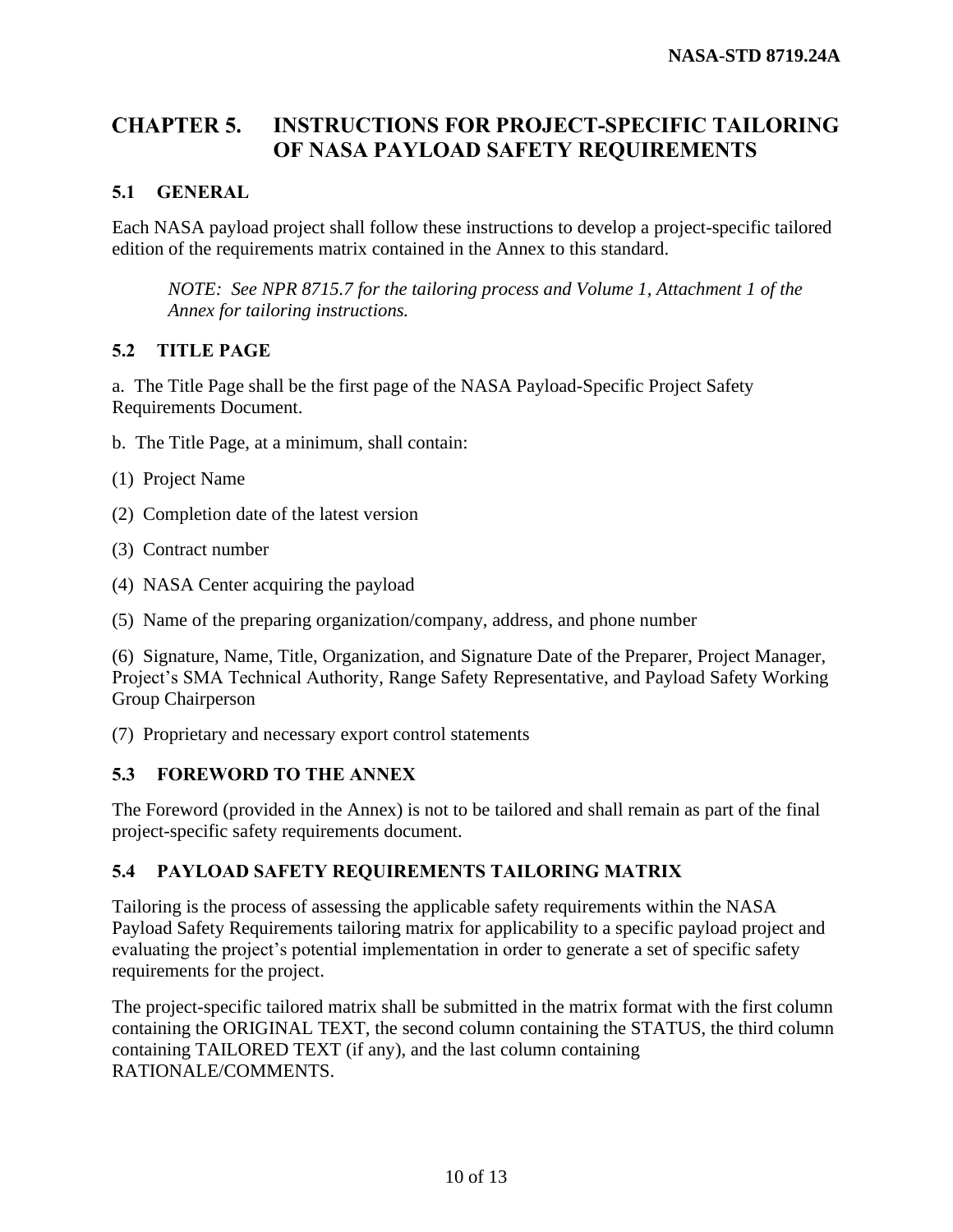*NOTE 1: The requirements paragraphs found under the ORIGINAL TEXT column follow the numbering used in AFSPCMAN 91-710 for applicable payload requirements.* 

*NOTE 2: AFSPCMAN 91-710 requirements that are not applicable to NASA payloads were eliminated. This results in an irregular numbering of paragraphs (certain paragraph(s) may appear to be skipped or missing because they were not applicable).* 

*NOTE 3: Additionally, in some cases entire inapplicable volumes or chapters may be missing and are not included in the Annex. The absence of these requirements does not alter the Space Force or other applicable Range Safety authority. The project may add back any AFSPCMAN 91-710 requirements that are pertinent to their project upon agreement by the project's PSWG and Range Safety representatives.*

### <span id="page-10-0"></span>**5.4.1 STATUS**

The STATUS column is used to indicate the applicability of a requirement to the project and if applicable, whether the requirement will be implemented as originally written or is tailored for the project. One of the following notes shall be used to indicate the status:

5.4.1.1 Compliant Paragraphs (C)

Paragraphs without any changes to the requirements or titles shall maintain the ORIGINAL TEXT and a "C" shall be placed in the STATUS column.

5.4.1.2 Not Applicable Paragraphs (N/A)

Paragraphs that are not applicable to the payload project shall be marked "N/A" under the STATUS column and a rationale or justification provided under the RATIONALE/COMMENTS column stating why the paragraph requirement is not applicable.

5.4.1.3 Tailored Paragraphs (T)

a. Paragraphs with any recommended changes (additions or modifications) shall be annotated with a "T" in the STATUS column, with the tailored paragraph requirement provided in its entirety under the TAILORED TEXT column.

b. New requirement paragraph(s) may also be added by placing a "T" in the STATUS column, of a new row, and placing the new requirement paragraph with a new paragraph number under the TAILORED TEXT column.

c. A clearly written rationale or justification shall be provided for every altered original or new paragraph in the RATIONALE/COMMENTS column.

5.4.1.4 Noncompliance (NC)

a. When a requirement cannot be met, the STATUS column shall be marked "NC" for noncompliance.

b. Paragraph changes (additions, modifications, or partial deletions) or any new requirement paragraph related to the noncompliance (NC) shall be fully written under the TAILORED TEXT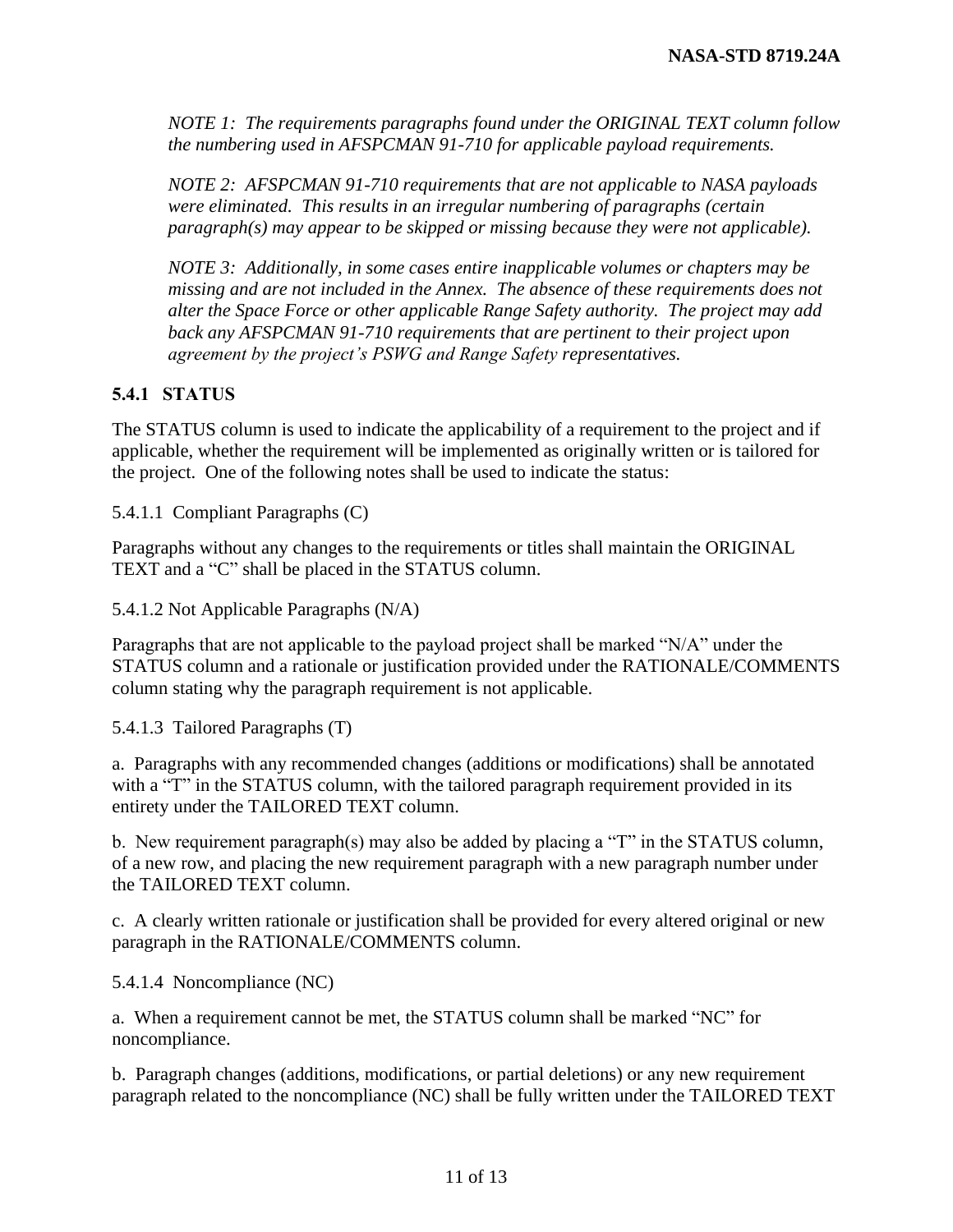column with sufficient rationale and justification provided under the RATIONALE/ COMMENTS column explaining the reason for noncompliance and any alternative approach.

c. The PSWG and Range Safety representatives shall determine whether the NC provides an equivalent level of safety (ELS) or requires a waiver. Indicate "ELS" or "Waiver" as appropriate in the RATIONALE column and provide the waiver numbers (NASA and, if applicable, Space Force) if they are known.

d. ELS determinations made during the tailoring process do not require a NASA Form NF 1826, NASA Payload Safety Post-Tailoring Equivalent Level of Safety (ELS) Request Form. ELS requests made after the tailoring of the payload project-specific requirements have been completed and signed shall require approval via submittal of NF 1826, NASA Payload Safety Post-Tailoring Equivalent Level of Safety (ELS) Request Form or an equivalent form that contains all information required on NF 1826. ELS requests that impact Space Force property or resources shall also be submitted on a Launch Safety Requirements Relief Request if required by Space Force Range Safety. All these forms may be found on the NASA Electronics Forms (NEF) portal [\(https://nef.nasa.gov/\)](https://nef.nasa.gov/) and on the NASA Payload Safety Program Website [\(http://kscsma.ksc.nasa.gov/PayloadSafety\)](http://kscsma.ksc.nasa.gov/PayloadSafety) under the Payload Safety Forms button on the left side of the homepage.

e. All waivers shall be requested using the NASA Form NF 1827, NASA Payload Safety Waiver Request Form and follow the waiver process found in NPR 8715.7.

5.4.1.5 Information/Title Paragraphs (I)

a. Paragraphs annotated with an "I" in the STATUS column are considered informational only.

b. These informational or title paragraphs shall remain in the final payload-specific requirements.

### <span id="page-11-0"></span>**5.4.2 TAILORED TEXT**

a. Changes to a requirement shall be documented in the TAILORED TEXT column adjacent to the original requirement in the NASA Payload Safety Requirements tailoring matrix, with the revised or new requirement stated in its entirety. This allows for easy comparison of the old requirement and the revised or new requirements. Changes to a requirement include additions, partial or whole deletions, and rewording modifications.

b. When a totally new requirement is proposed in addition to the requirements in the NASA Payload Safety Requirements tailoring matrix, a new paragraph number shall be entered in TAILORED TEXT column using the next paragraph number in the matrix's numbering scheme for the new requirement paragraph.

### <span id="page-11-1"></span>**5.4.3 RATIONALE/COMMENTS**

a. A thorough and informative rationale for all revisions shall be documented in the RATIONALE/COMMENTS column for any requirements in the NASA Payload Safety Requirements tailoring matrix that are not applicable (N/A) or are revised, modified, or added in the TAILORED TEXT column.